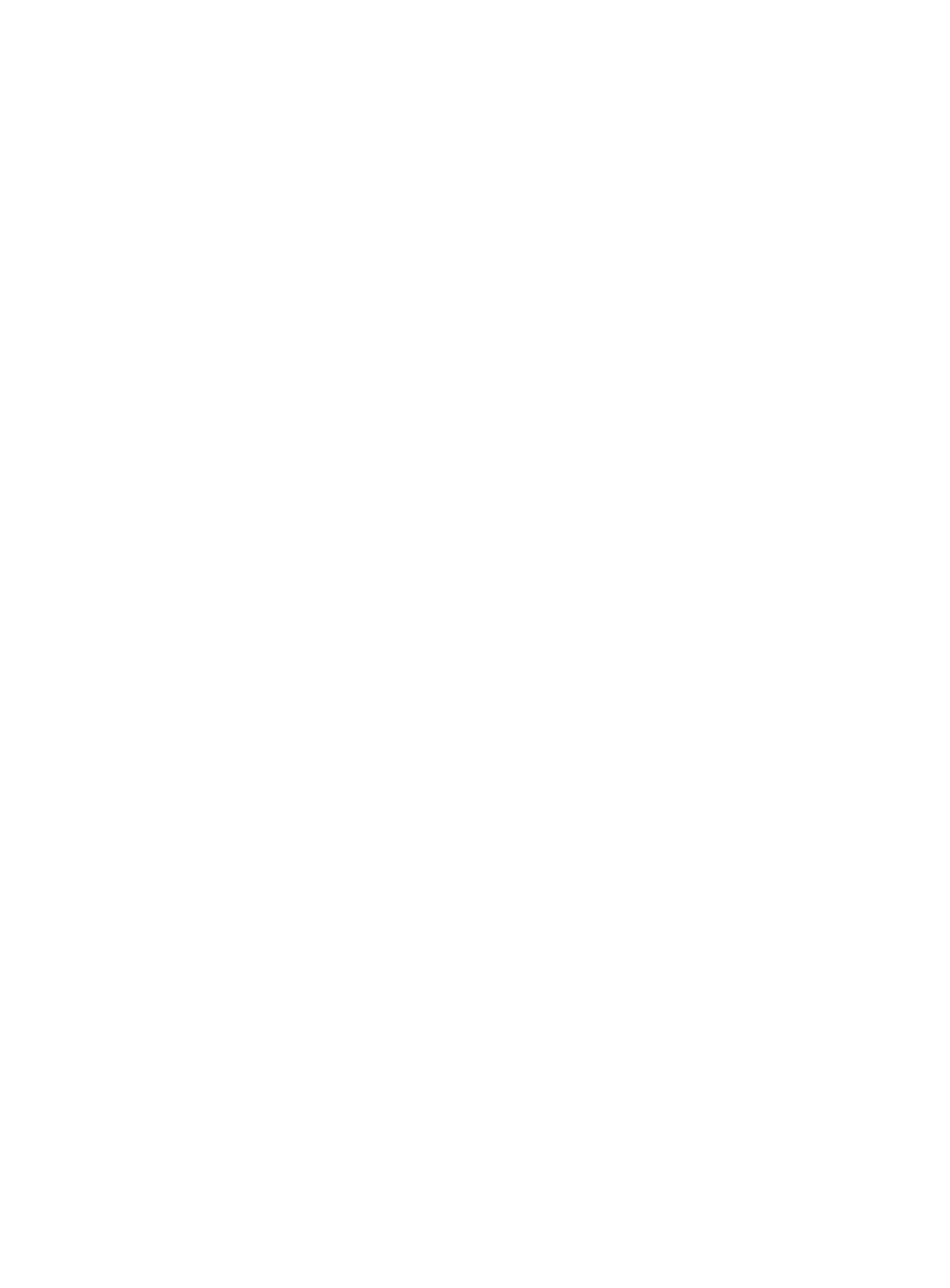## **UNDERSTANDING YOUR HEMODIALYSIS ACCESS OPTIONS**

## **TABLE OF CONTENTS**

| <b>YOUR DOCTORS CAN MAKE TWO KINDS OF</b> |  |
|-------------------------------------------|--|
|                                           |  |
|                                           |  |
|                                           |  |
| THE KIND OF VASCULAR ACCESS THAT          |  |
|                                           |  |
|                                           |  |
|                                           |  |
|                                           |  |
|                                           |  |
|                                           |  |

*AAKP would like to extend a special thank you to Dr. Ari Kramer, Spartanburg Medical Center, for his assistance in the revisions of this educational brochure.*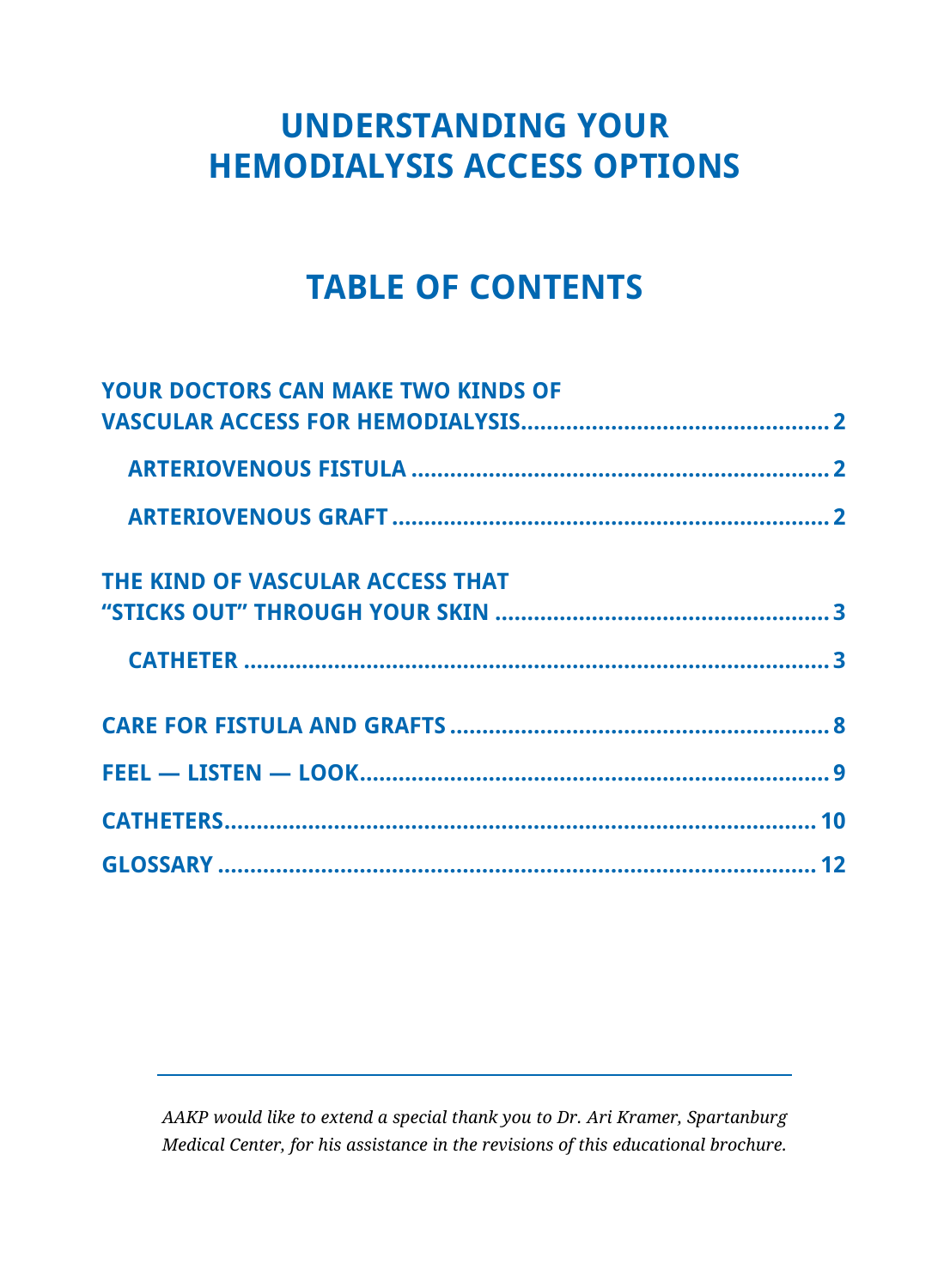

What is a vascular access? A vascular access is a place on your body close to a vein and artery. This place on your body allows "access" to your blood stream using two needles which connects to the kidney "replacement" machine which allows removal of "bad" and return of "good" blood to your body. The job of the kidney machine is to clean your blood. This clean blood goes back into your body through your vascular access. About 15 tablespoons of blood is cleaned and returned

(about the size of a small bottle of water) each minute of your treatment. Your vascular access is like a conveyor belt that keeps the kidney machine running and keeps you healthy!

This brochure describes common kinds of vascular access. AAKP divides this brochure into two sections. The first section describes long-lasting kinds of vascular access. The second section describes short-term vascular access. This brochure also tells you how doctors make your vascular access. This brochure includes the benefits and challenges of each kind of vascular access.

AAKP hopes this brochure will help you understand more about the different kinds of vascular access. After learning about vascular access, you can help your doctor decide what kind is best for you. Your doctors may recommend HEMODIALYSIS, to treat your end-stage kidney disease (ESKD).

End stage kidney disease is a medical term meaning your kidneys don't work well enough to keep you healthy.

During HEMODIALYSIS, the artificial kidney machine pumps your blood from your body to the artificial kidney through a flexible, plastic tube which is connected to your vascular access site. Your blood is cleaned while in the dialysis machine. The dialysis machine returns your cleaned blood to your body through a separate tube. When a drop of blood leaves your body, another drop of blood comes back to your body after it is cleaned. Some people call the vascular access site "your lifeline."

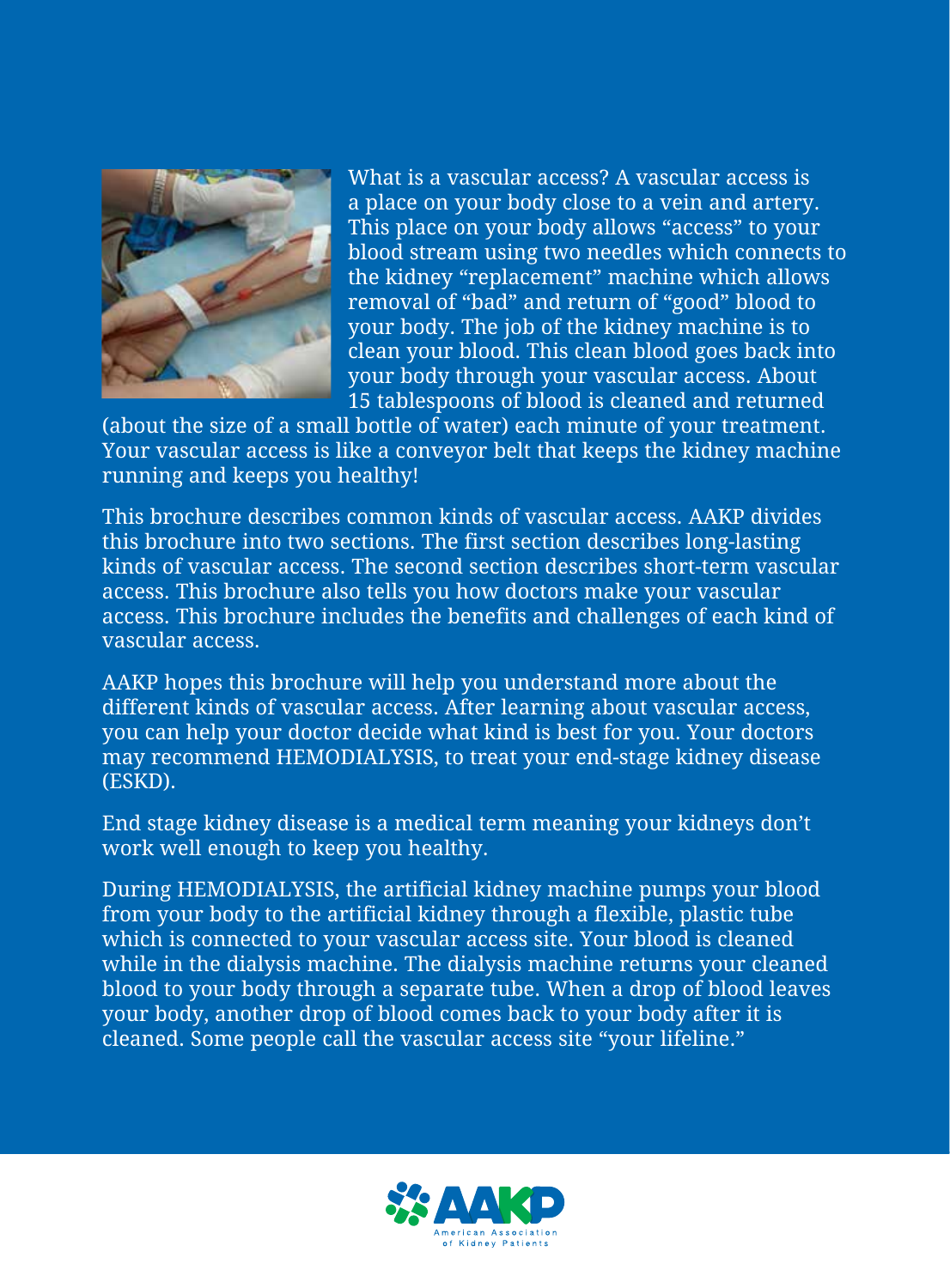# **YOUR DOCTORS CAN MAKE TWO KINDS OF VASCULAR ACCESS FOR HEMODIALYSIS**

The first kind is completely COVERED by your skin. The second type is a plastic tube going from one of your large veins THROUGH your skin.

#### *The Two Kinds "Covered By Your Skin"*

Doctors often select which type of access is going to be made by using a machine called an ultrasound which helps measure and "map" blood vessel sizes and flow. They use this information to select the best artery and vein to connect. You and your doctors can choose from two kinds of "under-your-skin" vascular access.



Mayo Clinic Foundation for Education and Research

#### **ARTERIOVENOUS FISTULA**

The first choice of "under-yourskin" access is called an "AVF." AVF means "Arterio-Venous Fistula." The word "fistula" means a "connection." This option is generally felt to be the best choice. This procedure can now be performed in one of two ways.

The first way is for a surgeon to make a small surgical incision over the artery and vein and then sew them together. The joining of theses blood vessels is called an AVF (fistula).

Until recently, surgery was the only way to create an AVF and sometimes that could lead to delays. Now, a second way to perform this operation may be used without needing "surgery" and avoiding needing to go to

an operating room. This newest method of joining the blood vessels is called a "percutaneous" fistula. Instead of a cut, a special device is used to join the blood vessels together through a small needle stick or sticks. For many people who can get this type of access it is often safer and faster. It can usually avoid a skin incision and lessen the normal discomfort that may occur from an "traditional" operation. You should ask if your doctor offers this type of surgery.

#### **ARTERIOVENOUS GRAFT**

The other kind of "under-yourskin" vascular access is called a "graft." This kind of vascular access is not a direct connection between your artery and vein. Instead, doctors connect one of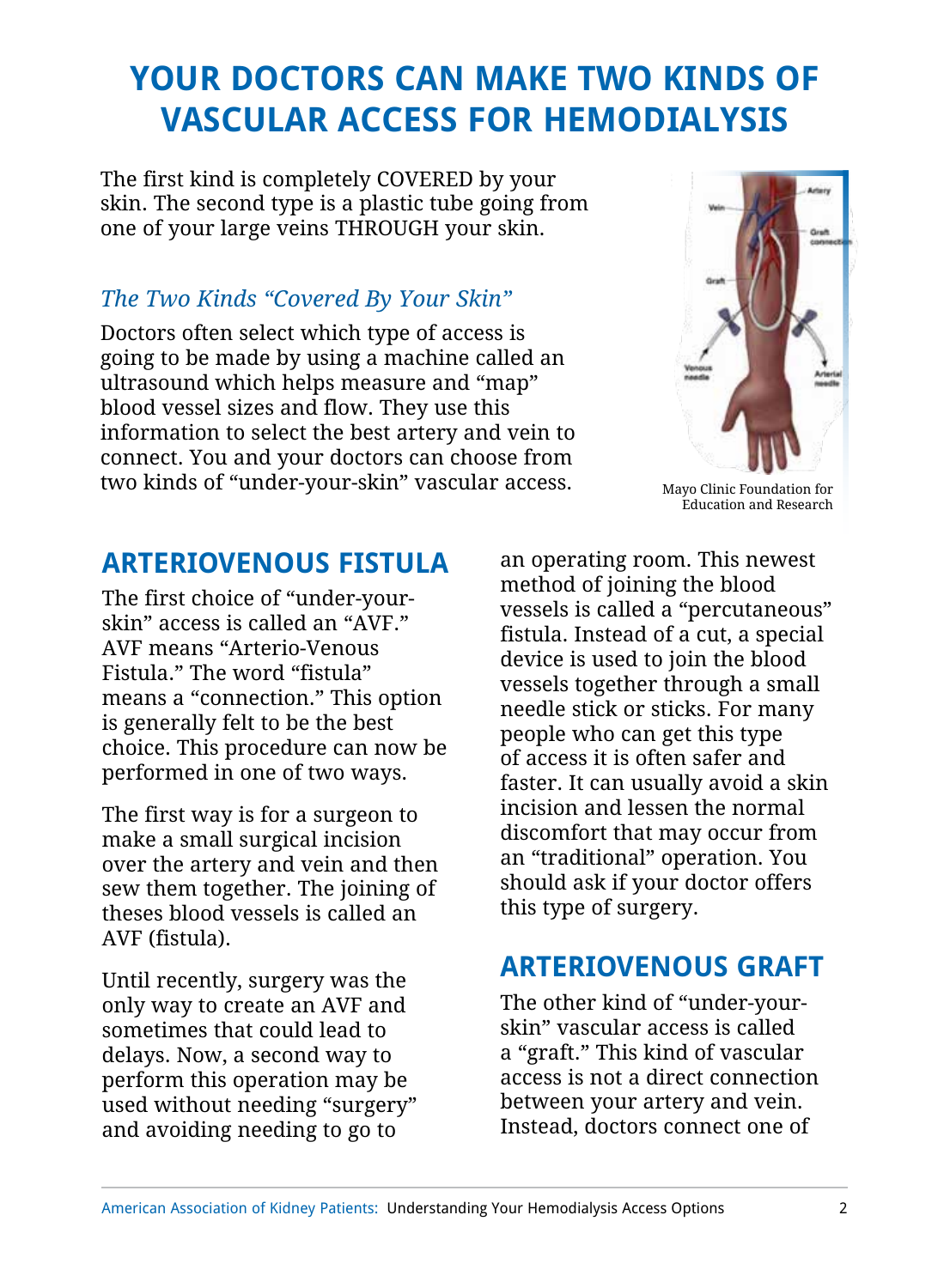your arteries to one of your veins by using an artificial tube or bridge called a "graft." The graft is an artificial blood vessel usually made from soft, rubbery plastic, but can be made from specially prepared blood vessels. A graft is like an AVF. Both are "under- the skin." A graft is different from an AVF because a graft is an artificial blood vessel. An AVF is made entirely from your own blood vessels. Artificial grafts are more prone to get plugged with clots or get infected.

Both AVFs and grafts require some time to heal before they can be used for dialysis treatments. The healing times vary from days to months. AVFs take longer to "mature" and become ready to use for dialysis.

Both grafts and AVFs require putting two needles through your skin, into the "Under-the-Skin" vascular access. This is done for every dialysis treatment. One needle takes blood out of your body for cleaning. The other needle returns cleaned blood back to you. Few people like the thought of having needles through their skin for every dialysis treatment. But it turns out that temporary needles are much, much safer than having a plastic tube that sticks through your skin 24 hours per day, 7 days per week. Anything that sticks through your skin all the time is much more likely to let germs (bacteria) into your blood stream. Infection in the blood stream is very serious and can require hospitalization and can even be fatal.

### **THE KIND OF VASCULAR ACCESS THAT "STICKS OUT" THROUGH YOUR SKIN**

#### **CATHETER**

When you have kidney disease, dialysis can mean the difference between life and death. More than 850 million people around the world have chronic kidney

disease. In the United States, nearly 50 million patients have chronic kidney disease. There are more than 700 thousand patients who have end stage kidney disease and more 500 thousand patients are treated with hemodialysis, and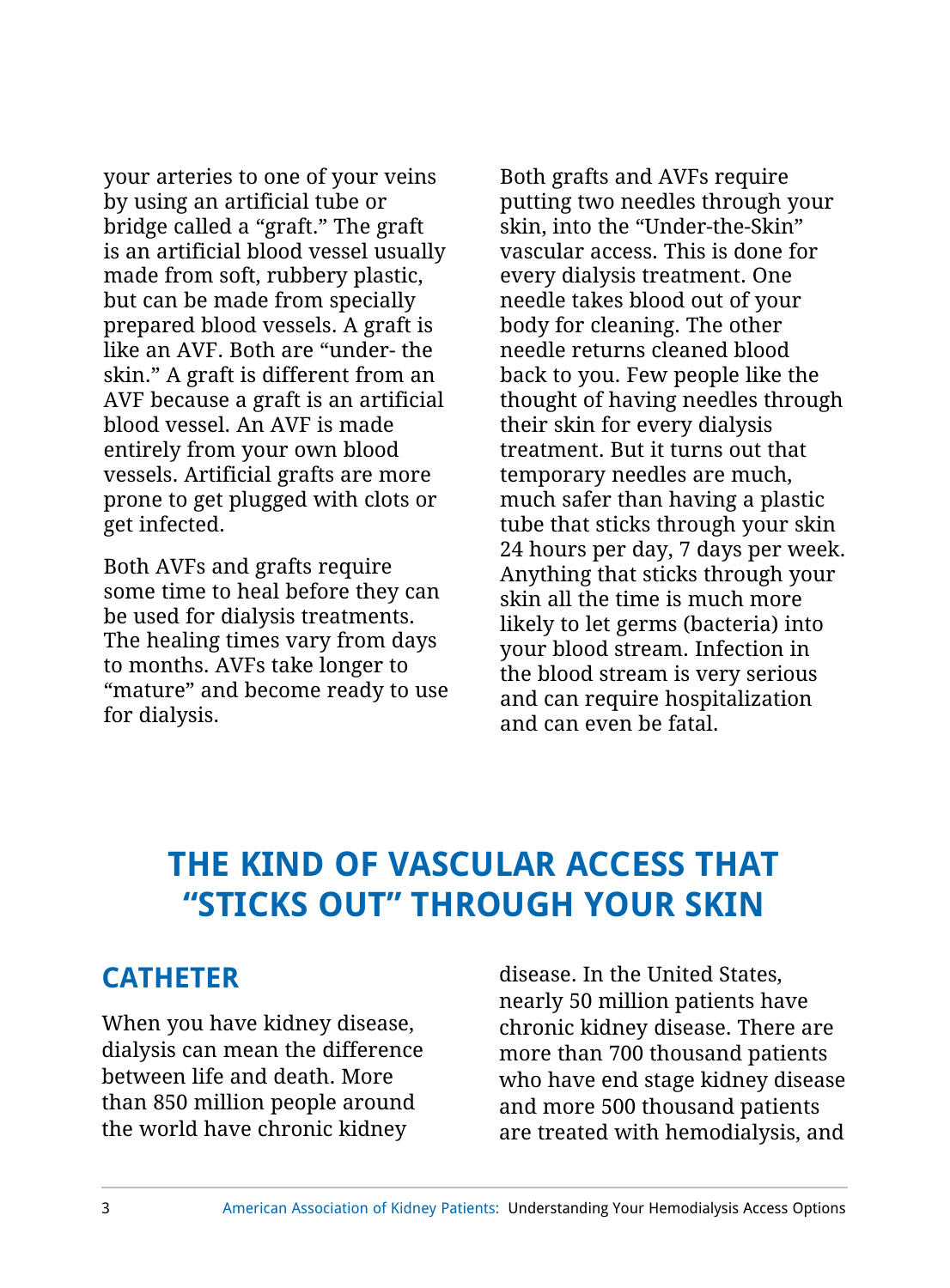many start dialysis using a special type of catheter called a tunneled central venous catheter.

Healthcare professionals all agree that an AVF (fistula) should be the first choice for a dialysis access, followed by an AVG (graft) as a second choice. However, when those access types aren't an option, the use of a catheter for hemodialysis is necessary.

A catheter is a y-shaped tube made of soft plastic that sticks out of the skin on the neck, chest or leg. There are two openings, one for removing your blood and the other for returning the cleaned blood to your body in the same way as a fistula or graft. A doctor or other healthcare provider places the end of the catheter into a large vein.

These types of hemodialysis catheters are known as CVC's (central venous catheters) and are most often used as a temporary way to access the bloodstream to begin dialysis treatments.

Sometimes a CVC is also used in people who have a new AV fistula or graft, but need to start dialysis before the fistula or graft is ready for use. Once the fistula is "mature," the catheter should be removed.

In some rare cases, a catheter is used for a longer period if there are no other options for a permanent access such as when a patient's blood vessels are not healthy enough for a fistula or a graft.

Dialysis patients who use hemodialysis catheters have a higher risk of death, infection, and heart problems than patients using other access types and it is very important to talk to your healthcare provider about your permanent access plans.

Some dialysis patients prefer catheters to other accesses, usually because catheters don't require needles to connect to the hemodialysis machine or because they believe their kidney function will return in a few months. It's important to understand why a permanent access plan is safer for you. There are several reasons for this. First, part of the catheter is outside the body and so it is at high risk for infections. Clots can form inside the opening of the catheter or form on the outside of the catheter and block the opening. Blood flow through a catheter may be at a lower than the rate prescribed by your doctor which means your dialysis treatment will be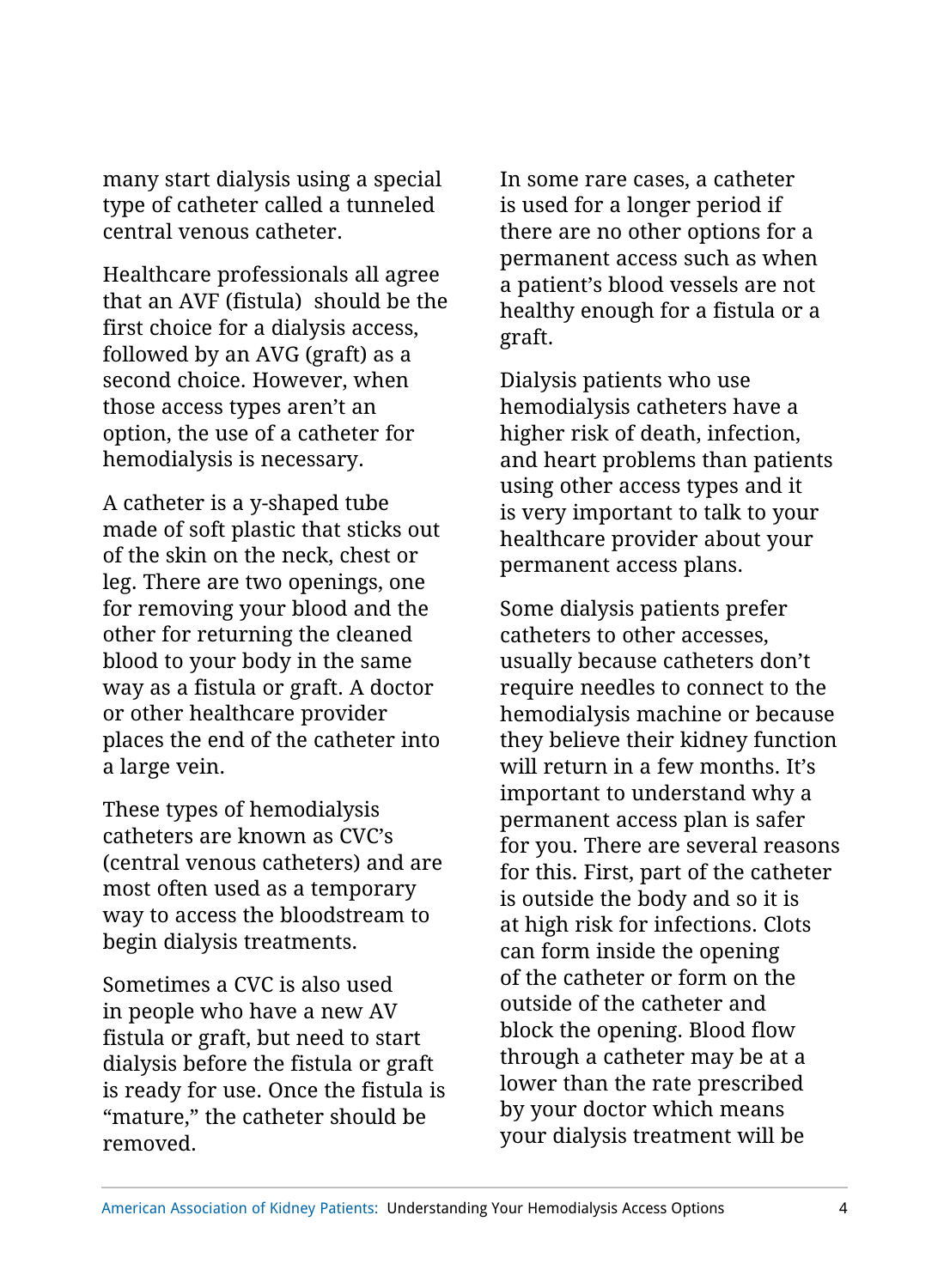incomplete or require a much longer treatment time to remove toxins and fluids that have built up between treatments. Infection can occur even with a good blood flow rate because catheters are a type of plastic and have no ability to fight infection the way your own body does. Any infection of a catheter can injure or even destroy the heart valves which is a very serious emergency which can become fatal. Catheters can seriously injure and scar the veins that drain blood to the heart which may cause irreversible damage preventing future permanent dialysis access options. Because of these risks, you cannot safely get a catheter wet, and showering and bathing can become impossible.

Unfortunately many people who need to start unplanned dialysis or short term dialysis will need a catheter. Also, some dialysis patients will need one if their fistula or graft needs to be repaired. It's important to realize that of the three main access options, catheters are the most prone to infection.

Here are some very important things to remember. If you have a catheter you are 4 times more likely to have an access related

infection than those with an AV fistula or an AV graft. Compared with patients with who have fistulas, those using hemodialysis catheters have a 50 percent higher risk of dying, a 40 percent greater risk of developing a major heart problem and more than twice the risk of developing a deadly infection.

By avoiding catheters as an initial or ongoing dialysis access, you can lower your risks for death, infections and heart trouble. If you must use a hemodialysis catheter, switching to a fistula or graft can help you avoid life threatening complications and may even save your life.

*The following guidelines can help make all types of vascular access work better and work longer:*

**Wear a Medical Alert bracelet.** A Medical Alert bracelet can notify health care providers you are on dialysis and the location and type of your vascular access.

**Ask nurses and doctors not to take blood pressures in the arm with the graft or AVF.** Ask people who take your blood not to take blood from the veins in the same arm as the graft or AVF. If they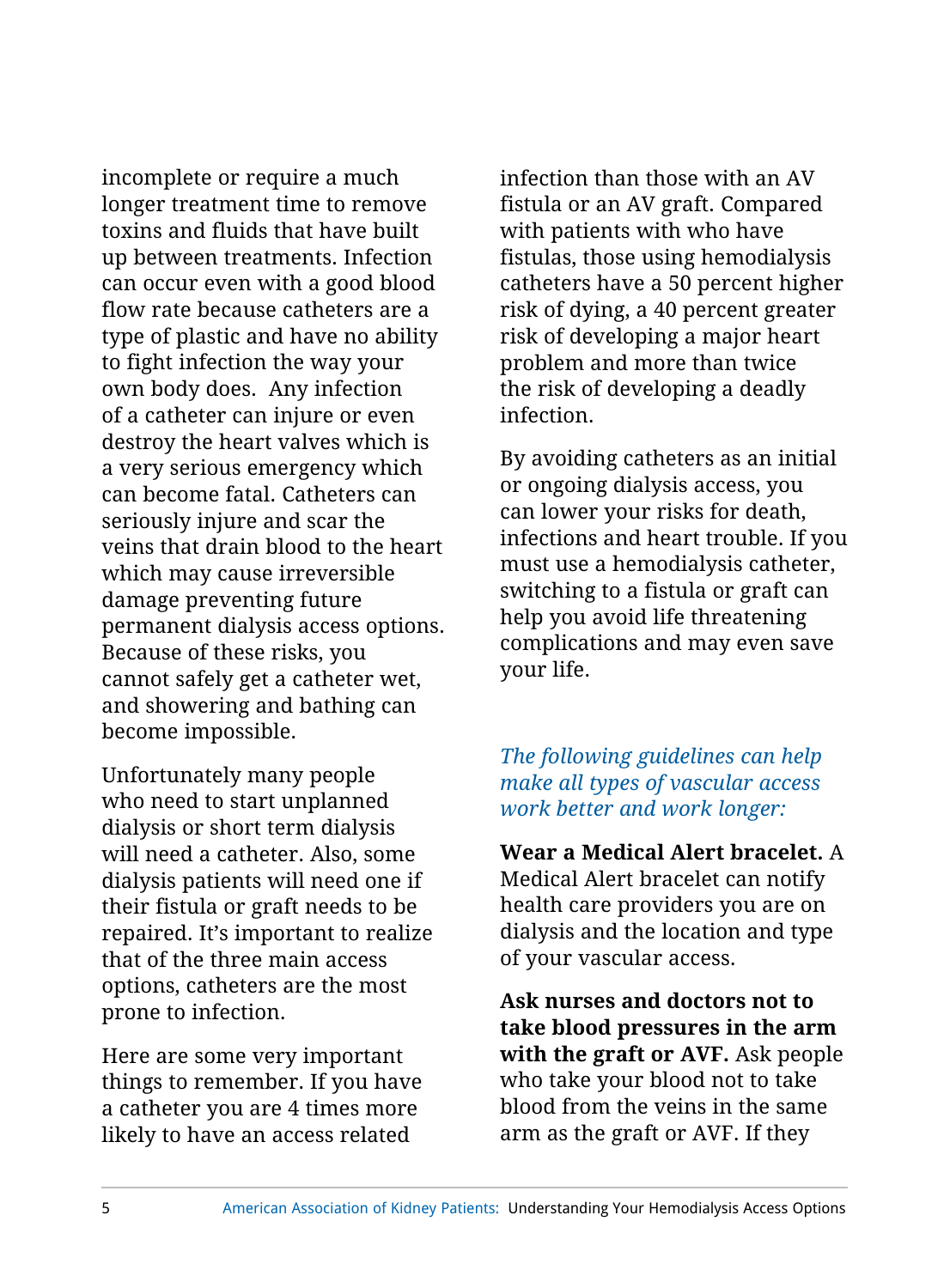don't listen to your request, you should kindly refuse to let them take your blood pressure or take your blood. Ask to speak to a supervisor if you need to. Be kind but be firm.

**Pay attention to the machine during dialysis.** Your vascular access may not be working well enough if the blood flow speed is too slow to allow for good cleaning. If the pressure in the vascular access is too high (like a moving car trying to squeeze through a tunnel that is too narrow), the blood cleaning may

not be good enough to keep you healthy. Ask your dialysis staff what the flow rate and pressure in the vascular access should be for good blood cleaning. By keeping informed you can understand why the dialysis machine makes an alarm noise when these flow rates and pressures are not good enough to allow a good blood cleaning. If the alarms happen too often or can't be improved, then you can help make decisions about how the vascular access can be improved to allow for good blood cleaning.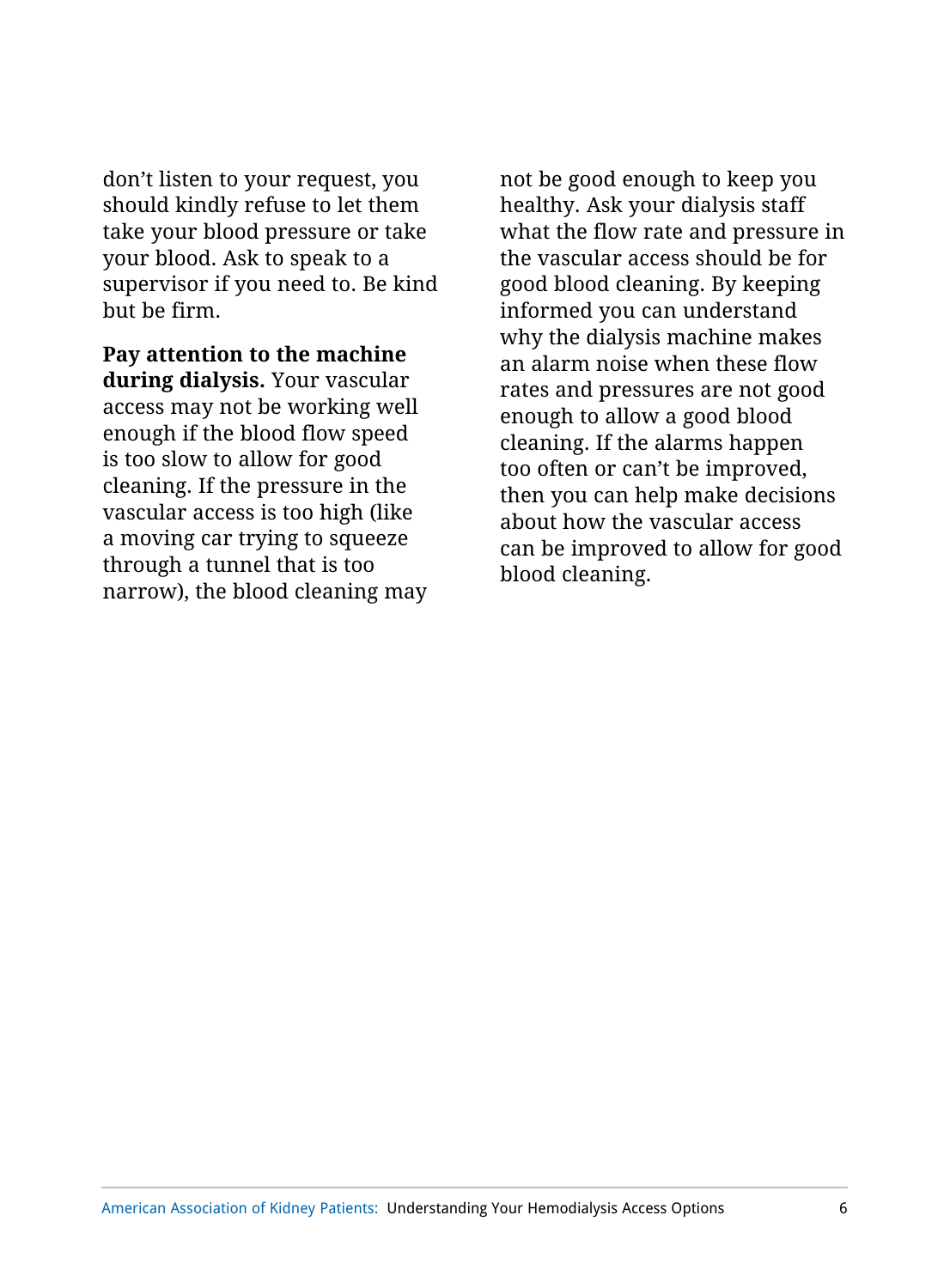# **SUMMARY OF BENEFITS AND CHALLENGES OF THE DIFFERENT KINDS OF VASCULAR ACCESS:**

| <b>AV FISTULA</b>                                                                                                                                                                                                       |                                                                                                                                                                                                                                                                                                                                                                                                                                                                                                                                                                                                                                                                |  |  |
|-------------------------------------------------------------------------------------------------------------------------------------------------------------------------------------------------------------------------|----------------------------------------------------------------------------------------------------------------------------------------------------------------------------------------------------------------------------------------------------------------------------------------------------------------------------------------------------------------------------------------------------------------------------------------------------------------------------------------------------------------------------------------------------------------------------------------------------------------------------------------------------------------|--|--|
| <b>BENEFITS</b>                                                                                                                                                                                                         | <b>CHALLENGES</b>                                                                                                                                                                                                                                                                                                                                                                                                                                                                                                                                                                                                                                              |  |  |
| Considered the best vascular<br>access<br>Less chance of infection than<br>$\bullet$<br>other types of access<br>Often lasts many years<br>$\bullet$<br>Fast blood flow, allows the best<br>$\bullet$<br>blood cleaning | • Visible under the skin on the<br>forearm<br>May take weeks to months to<br>$\bullet$<br>develop<br>• AVF placement requires long<br>term planning, care of arm veins,<br>early surgery to be ready for use<br>when you need to start long term<br>dialysis<br>May require a catheter while<br>$\bullet$<br>fistula heals and develops<br>• Need to watch for bleeding after<br>needles are removed<br>Some fistulas may fail to mature<br>$\bullet$<br>or grow correctly.<br>It's important to get AVF surgery<br>$\bullet$<br>months before you need to start<br>dialysis and as soon as possible if<br>you already have begun dialysis<br>with a catheter. |  |  |

| <b>GRAFTS</b>                                                                                                                                                                                                                                                                                                    |                                                                                                                                                                                              |  |  |
|------------------------------------------------------------------------------------------------------------------------------------------------------------------------------------------------------------------------------------------------------------------------------------------------------------------|----------------------------------------------------------------------------------------------------------------------------------------------------------------------------------------------|--|--|
| <b>BENEFITS</b>                                                                                                                                                                                                                                                                                                  | <b>CHALLENGES</b>                                                                                                                                                                            |  |  |
| • Can be easily placed like AVF's.<br>Predictable performance<br>Can be used sooner after<br>surgery than an AV fistula<br>(within days to 3 or 4 weeks)<br>• If a graft stops working well,<br>often it can be converted to an<br>AVF further up the arm (even<br>if an AVF could not be placed<br>originally). | Increased potential for clotting<br>Increased potential for infection<br>Does not usually last as long as<br>an AV fistula<br>• Survival of graft patients is<br>lower than fistula patients |  |  |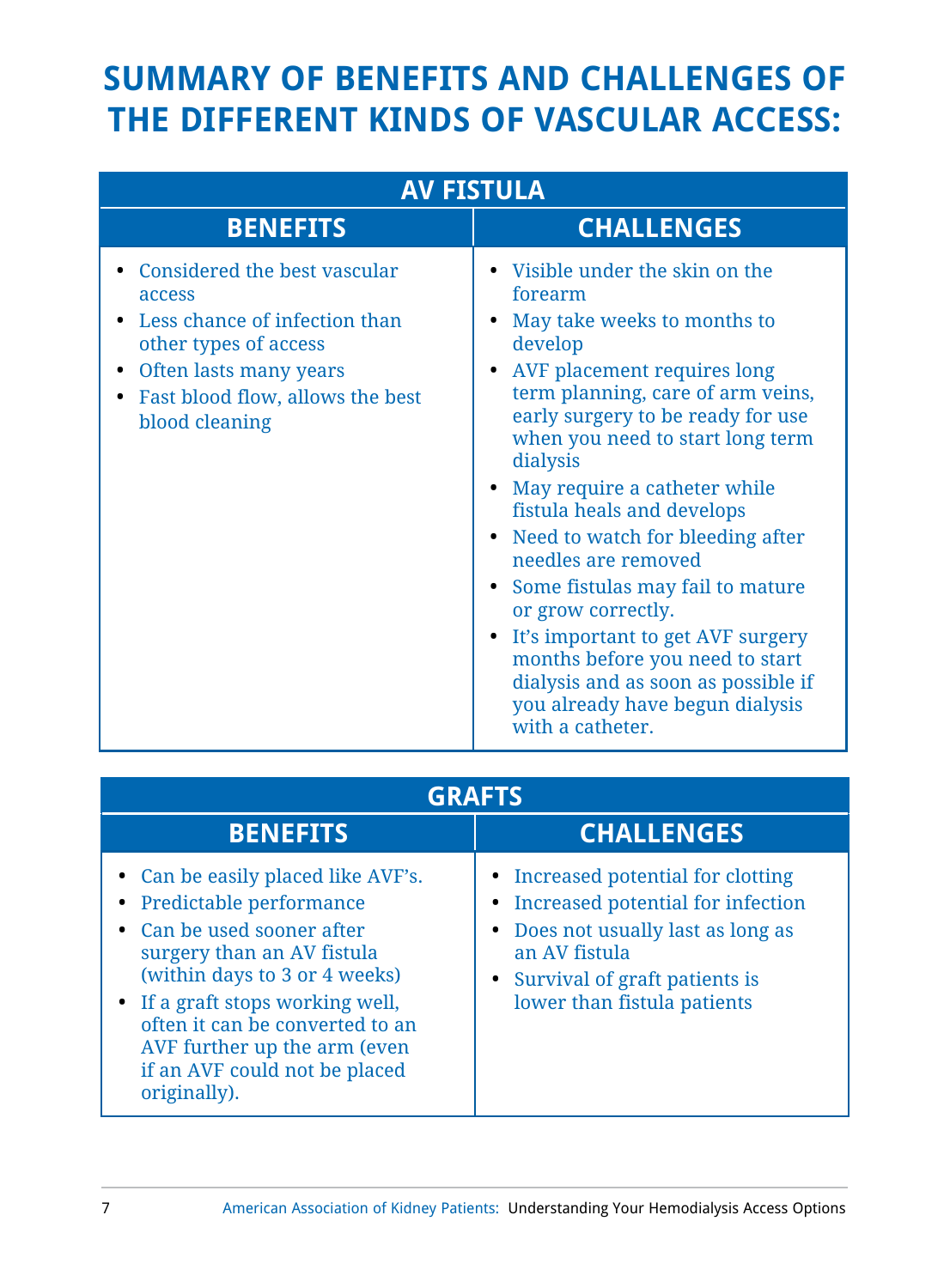## **CARE FOR FISTULA AND GRAFTS**

Find out if your vascular access is an AVF or a synthetic AV Graft. You need to know the direction the blood is flowing in your access. You also need to know which area the dialysis staff is using for the arterial and venous needle placements. The arterial needle takes blood out of you. The venous needle returns blood to you. You need to make sure the dialysis staff person inserts the needles in the proper direction to the blood flow. The staff person must also connect the bloodlines red to red and blue to blue.

Learn how to properly hold the patches after the staff person removes the dialysis needle. Also, learn how to put pressure on a needle site in case it bleeds after dialysis. Keep an emergency supply of gauze dressings and tape in your pocket or purse. Reapply a clean dressing if the needle sites bleed on the way home from dialysis.

If blood leaks out of a needle site at home, apply pressure on the site with a dressing below the bleeding site. Call 911 immediately.

Wash the skin over the access with soap and water daily and before dialysis. Ask how your skin should be cleaned before the needles are inserted. Make certain the staff is using proper ways to prepare your skin before inserting the needles into the access. Ask if you can learn to wash and clean your own skin and then follow what you are taught. Ask if you can learn to clean your skin AND put your own needles into your vascular access. Thousands of people place and remove their own needles. It might sound difficult or scary now. It won't be difficult or scary once you learn how and practice with a nurse or technician helping you. Medical studies show it is better to put in and take out your own needles than having other people do it. If you learn to place and remove your own needles, you will always have the person who knows your vascular access the best doing the job ... YOU!

#### **Watch for signs of infection.**

These may include redness, tenderness or pus, or you might feel a fever or chill. Cleanliness is one of the most important ways to prevent infection. Dialysis staff will teach how to do this. Report any signs of infection to your doctor or nurse immediately. If you think there is a problem with your dialysis access do not wait to have it examined by a dialysis team member or your doctor. You should never rely on someone else to make the best decision for you or your family.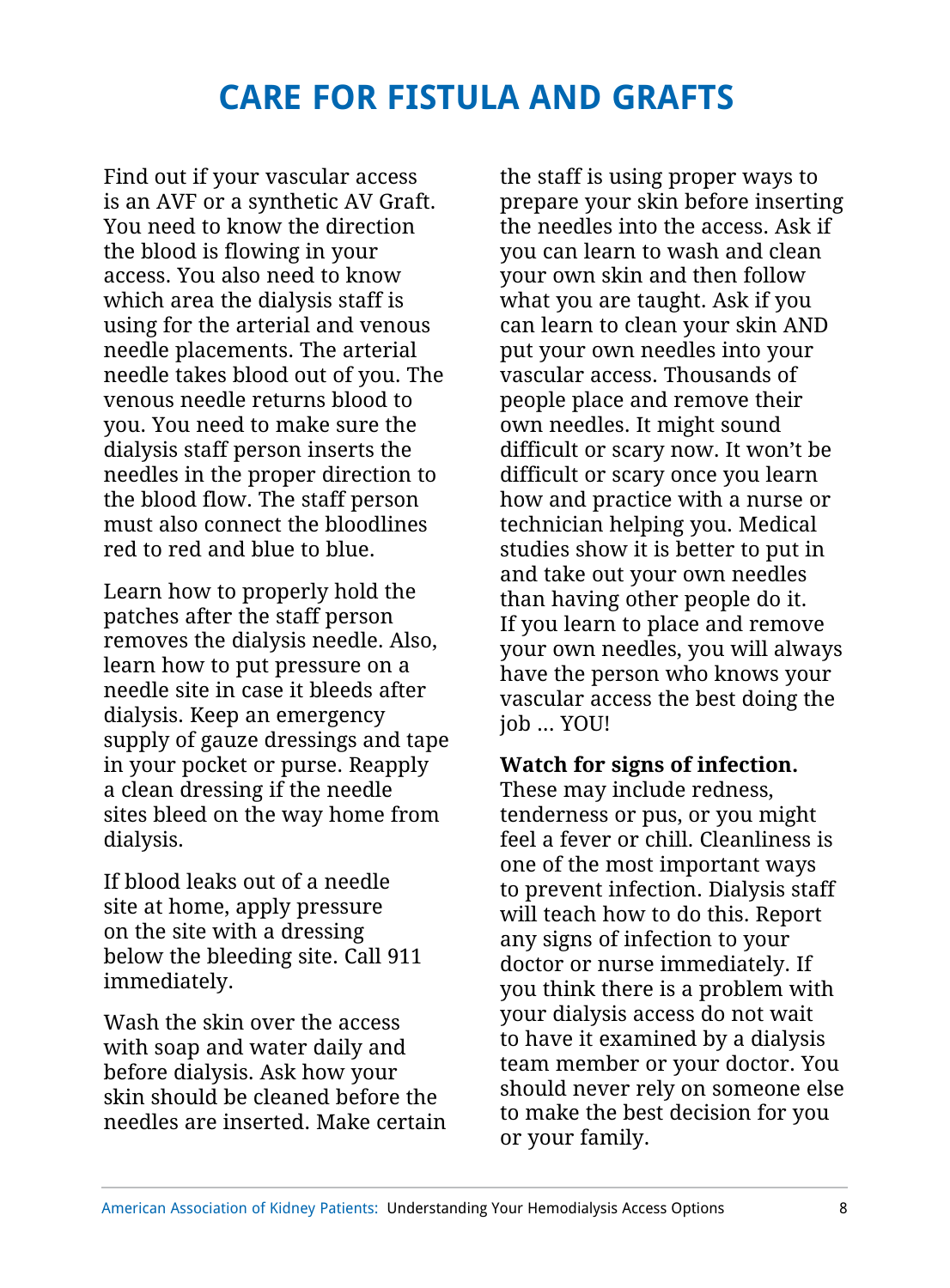## **FEEL — LISTEN — LOOK**

Your dialysis staff will teach you the following tricks for monitoring your vascular access.

- Feel your access with your fingertips and check for a "thrill" (vibration) every day. Check also after you experience low blood pressure, dizziness or light-headedness. If you cannot feel a" thrill", listen to your access for a "bruit" (swishing sound – pronounced "bru-eee") with a stethoscope if you have one. Some people can hear the "bruit" just by holding the arm to their ear. If you do not think your access is working, contact your dialysis unit or doctor immediately. They will arrange to have the surgeon or radiology specialist look at you to be sure that you get the support and treatment you need.
- Try not to carry heavy items draped over the access arm or wear tight fitting clothing over the access arm or leg. It is important to try not to sleep on top of the access arm or leg. In other words, the arm with the vascular access should not be under your body when you sleep.
- If your fistula or graft develops an aneurysm (looks like a small

balloon like you might see on an old bicycle tire), tell your doctor or nurse immediately. You may need surgery or simply to be closely watched for a while.

• Your dialysis staff should change the needle site each dialysis treatment to prevent an aneurysm from forming or enlarging. Do not allow putting a needle through an aneurysm, due to danger of bleeding.

Develop a close relationship with your patient care technician and nurse. Don't be afraid to remind them to change needle sites for each treatment. Be kind, but if necessary, be firm. If there is a disagreement, ask kindly to speak to the nurse in charge, the director of nursing, or the dialysis administrator. You can learn a lot about caring for your access from your healthcare team. You may even want to learn to put your own needles in for each treatment – called self-canulation.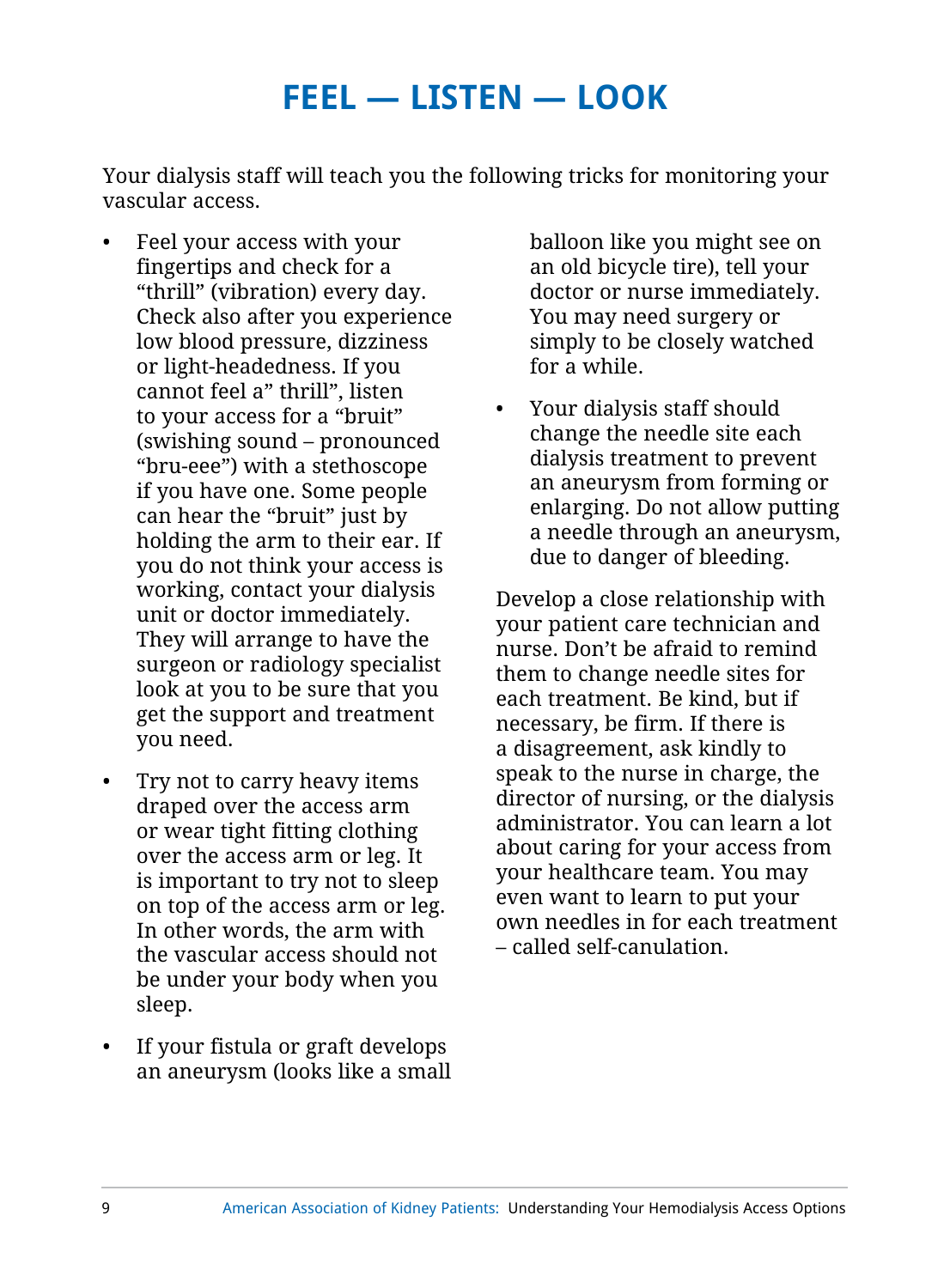# **CATHETERS**

| <b>CATHETERS</b>                                                                                                                                                           |                                                                                                                                                                                                                                                                                                                                                                                                                     |  |  |
|----------------------------------------------------------------------------------------------------------------------------------------------------------------------------|---------------------------------------------------------------------------------------------------------------------------------------------------------------------------------------------------------------------------------------------------------------------------------------------------------------------------------------------------------------------------------------------------------------------|--|--|
| <b>BENEFITS</b>                                                                                                                                                            | <b>CHALLENGES</b>                                                                                                                                                                                                                                                                                                                                                                                                   |  |  |
| Dialysis can be performed<br>immediately<br>Easily inserted as an outpatient<br>procedure<br>Can usually be removed and<br>replaced<br>• Avoids the need for needle sticks | Poor option as a long-term blood<br>access and should be a transition<br>to a more permanent option when<br>possible.<br><b>High infection rates</b><br>May not provide enough blood<br>flow to allow for adequate blood<br>cleaning<br>May cause narrowed veins that<br>can prevent future placement of<br><b>AVFs or grafts</b><br>Swimming and taking baths are<br>not recommended because of<br>infection risks |  |  |

### **CARE OF CATHETERS**

Your dialysis staff will teach you all of the following ways to care for your catheter.

- Your catheter exit site should be cleaned with each dialysis treatment. Place clean dry gauze on it. You must wear a surgical mask over your mouth and nose for the dressing change. The right kind of mask will be given to you by your dialysis staff every time you need to wear a mask. Also, wear the mask when connecting or disconnecting the catheter to the machine tubing.
- You should wear a mask any time your dialysis catheter's

screw cap is removed. Ask your dialysis staff what the catheter cleansing and dressing procedure is for your unit. Also, ask how you should care for the catheter at home.

• Some catheters have "cuffs". Others don't. For non-cuffed catheters, the sutures (stitches) must remain in place for as long as you have the catheter. For tunneled (tunneled under your skin for several inches before sticking out of your skin) and cuffed catheters, your doctor should remove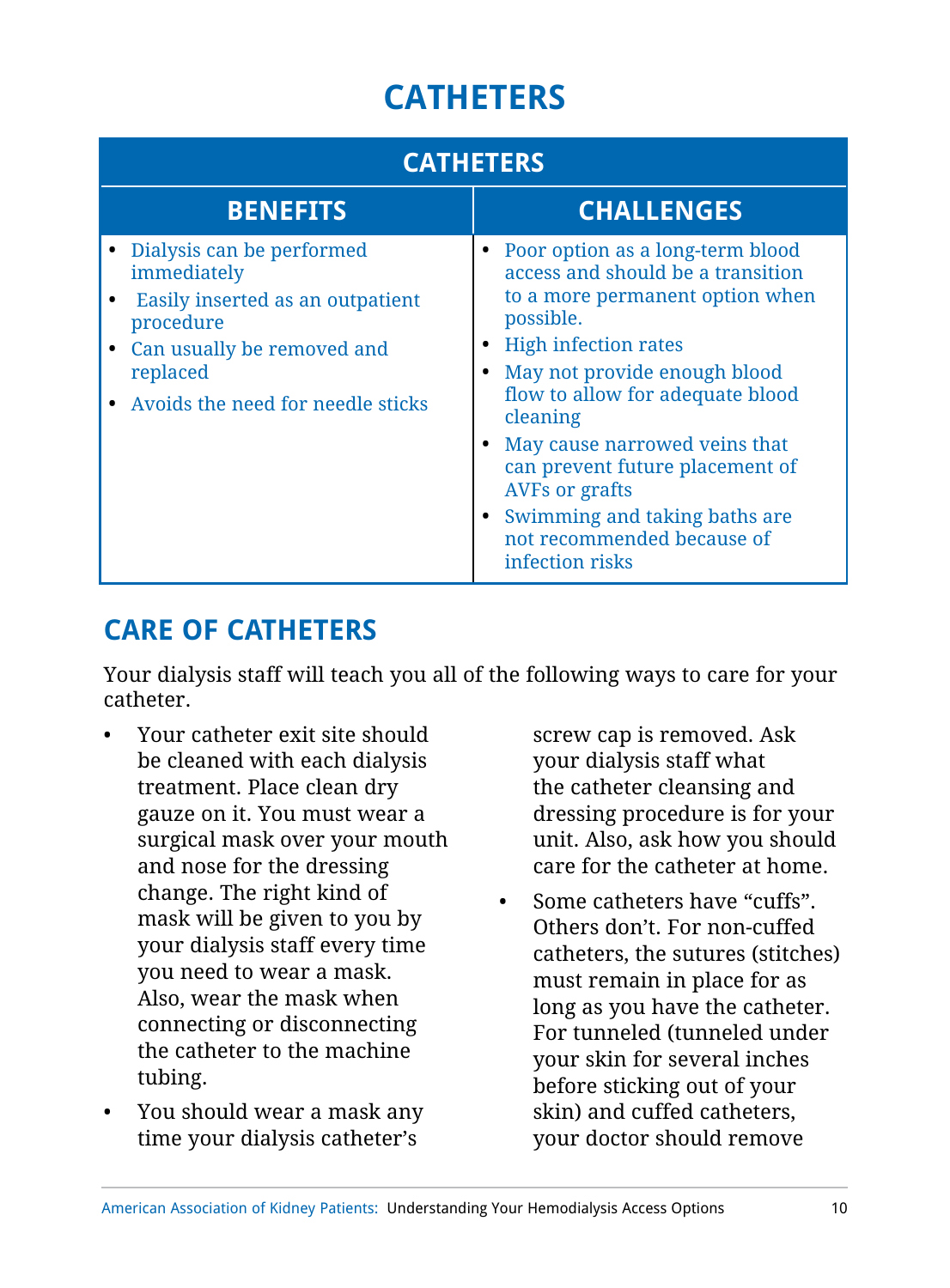the stiches once the catheter is in place and healed. This will help decrease the risk of a skin infection around the catheter.



Pictured above is a catheter clamp.

• Your catheter caps must remain on your catheter. The dialysis staff are the only ones to remove them. The clamps must remain closed at all times, unless the catheter is attached to a dialysis machine and the dialysis has begun. The dialysis staff are the only people who should use your catheter unless your doctor says otherwise. If the clamp comes undone, close the clamp immediately. If a catheter cap becomes loose and falls off, make sure the catheter remains clamped. Go directly to your dialysis center or emergency room. You should get this taken care of immediately.



Pictured above is a catheter clamp.

When the cap is off, you could get an infection or air could get into your bloodstream and cause a serious complication. If any part of the catheter develops a hole, leak or part separation you must make sure the catheter is clamped off above the problem area. The catheter clamp may be movable and can be slid up on the body of the catheter to close off the catheter, or you may need to kink the catheter with your fingers to block the catheter and then call 911. If blood leaks out, air can enter and cause an air embolism. You need immediate help to prevent serious injury. Don't worry, your dialysis staff can teach you about all of these things as often as you want.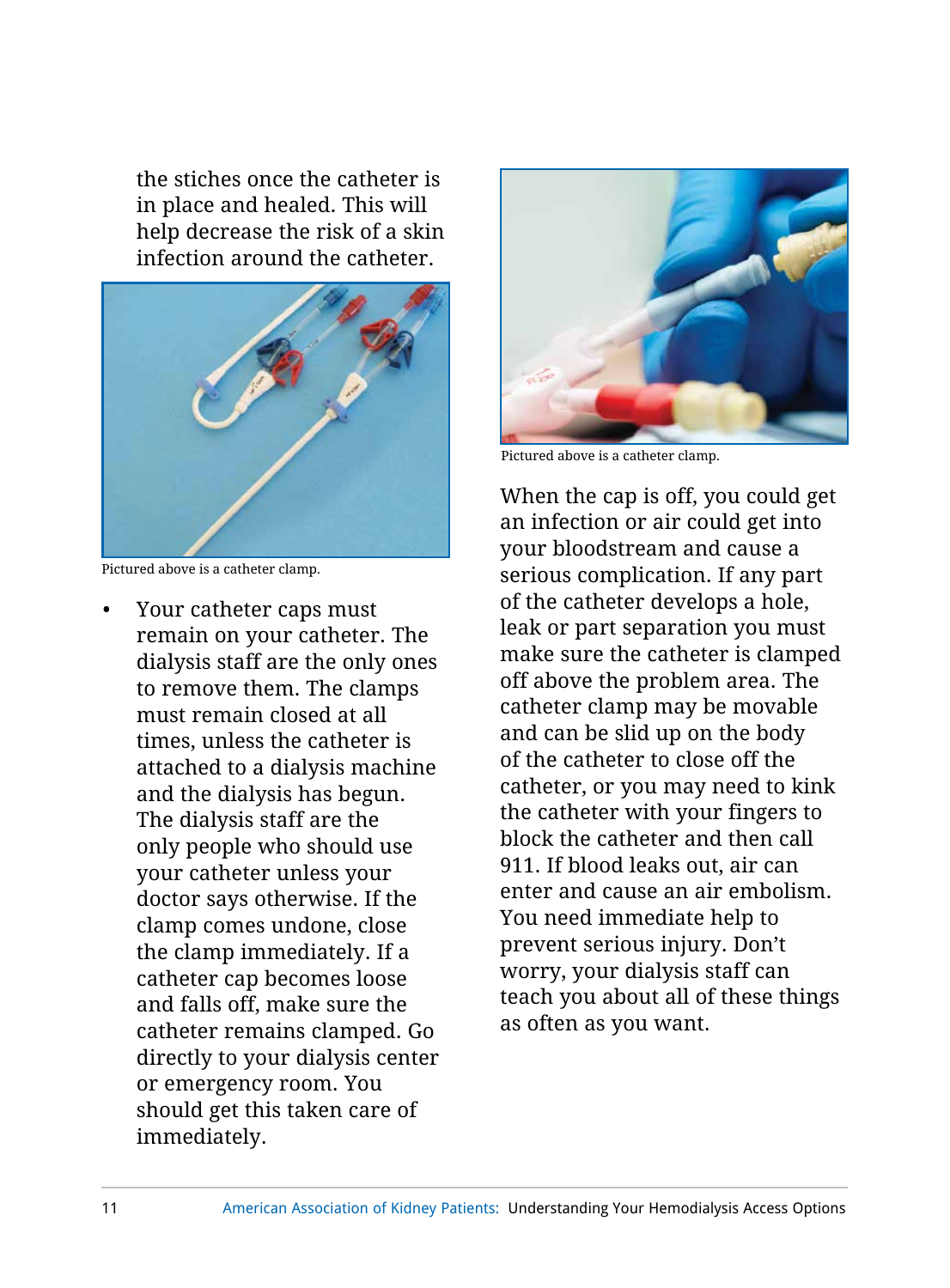# **GLOSSARY**

**Access Site** - The site on your body where blood is removed and returned during dialysis.

**Aneurysm** - An abnormal enlargement of a blood vessel. Aneurysms may occur around an access site in the form of what appears to be a small balloon.

**Arterial** - Characterized or related to the function of the arteries.

**Arteriovenous** - Term used in dialysis to refer to a connection between an artery and a vein. An arteriovenous connection is used to create fistulas for hemodialysis treatment.

**Bruit** - Any of several abnormal sounds produced by an artery.

**Catheter** - Used for exchanging blood to and from the hemodialysis machine from the patient.

**Exit Site** - The site where the catheter comes out.

**Hemodialysis** - A treatment where a dialysis machine is used to filter wastes, salts and fluid from the body when your kidneys can no longer do it adequately. It is the most common way to treat advanced kidney failure.

**Jugular** - Related to the jugular vein, located in the region of the neck or throat.

**Native Fistula** - A type of vascular access created by connecting a patient's own artery to his own vein using no artificial parts.

**Occlude** – To close or obstruct.

**Stenosis** - A narrowing in the width of a blood vessel.

**Subclavian** - Related to the subclavian artery or vein, located beneath the clavicle.

**Suture** - Material used to surgically close a wound or join tissues

**Thrill** - A tremor or vibration in the circulatory system.

**Tunneled Catheter** - A specialized type of catheter that is "tunneled" or placed under the skin.

**Vascular** – Related to the arteries or veins.

**Venous** – Characterized or related to the function of the veins.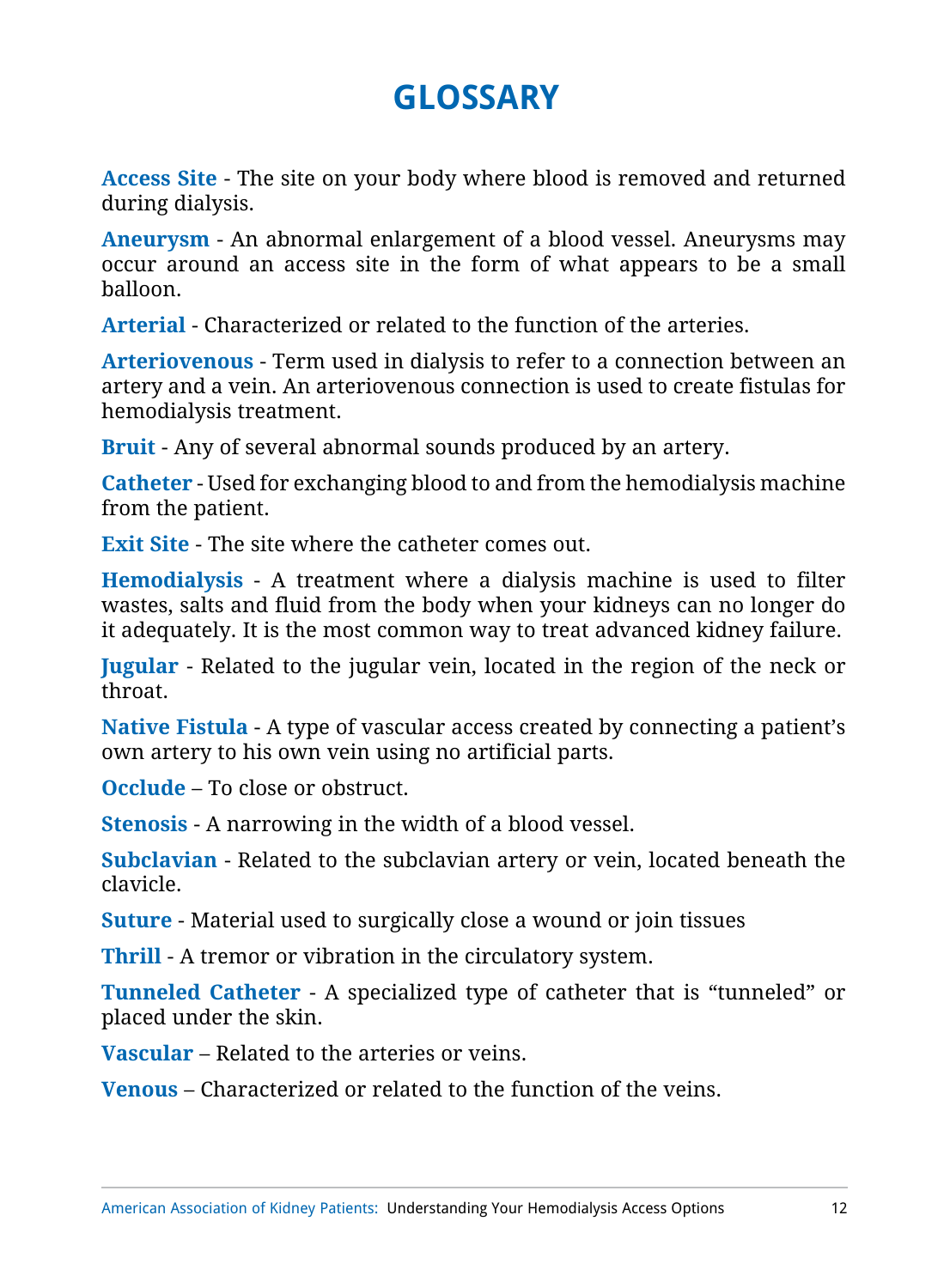# **NOTES**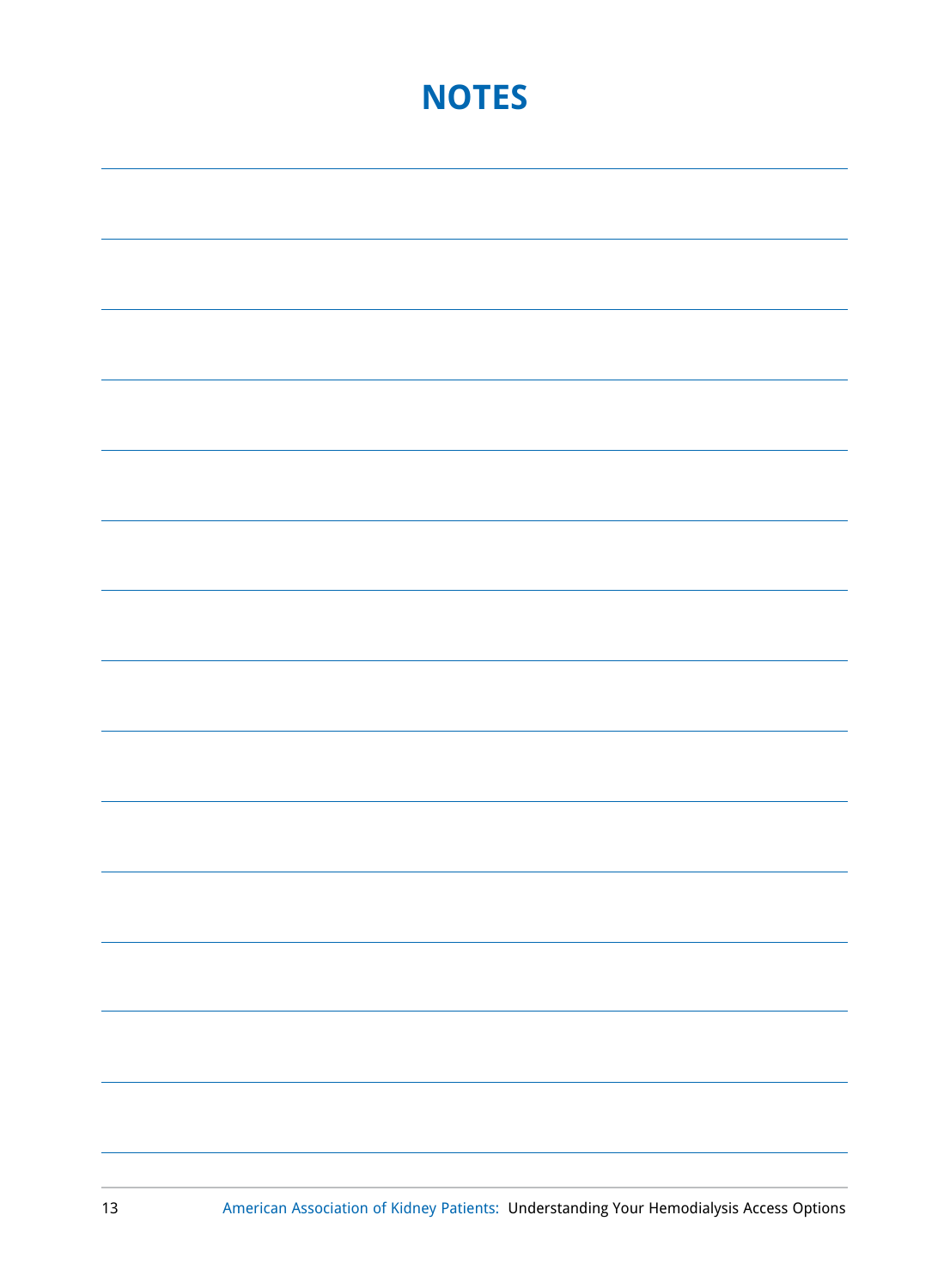# **NOTES**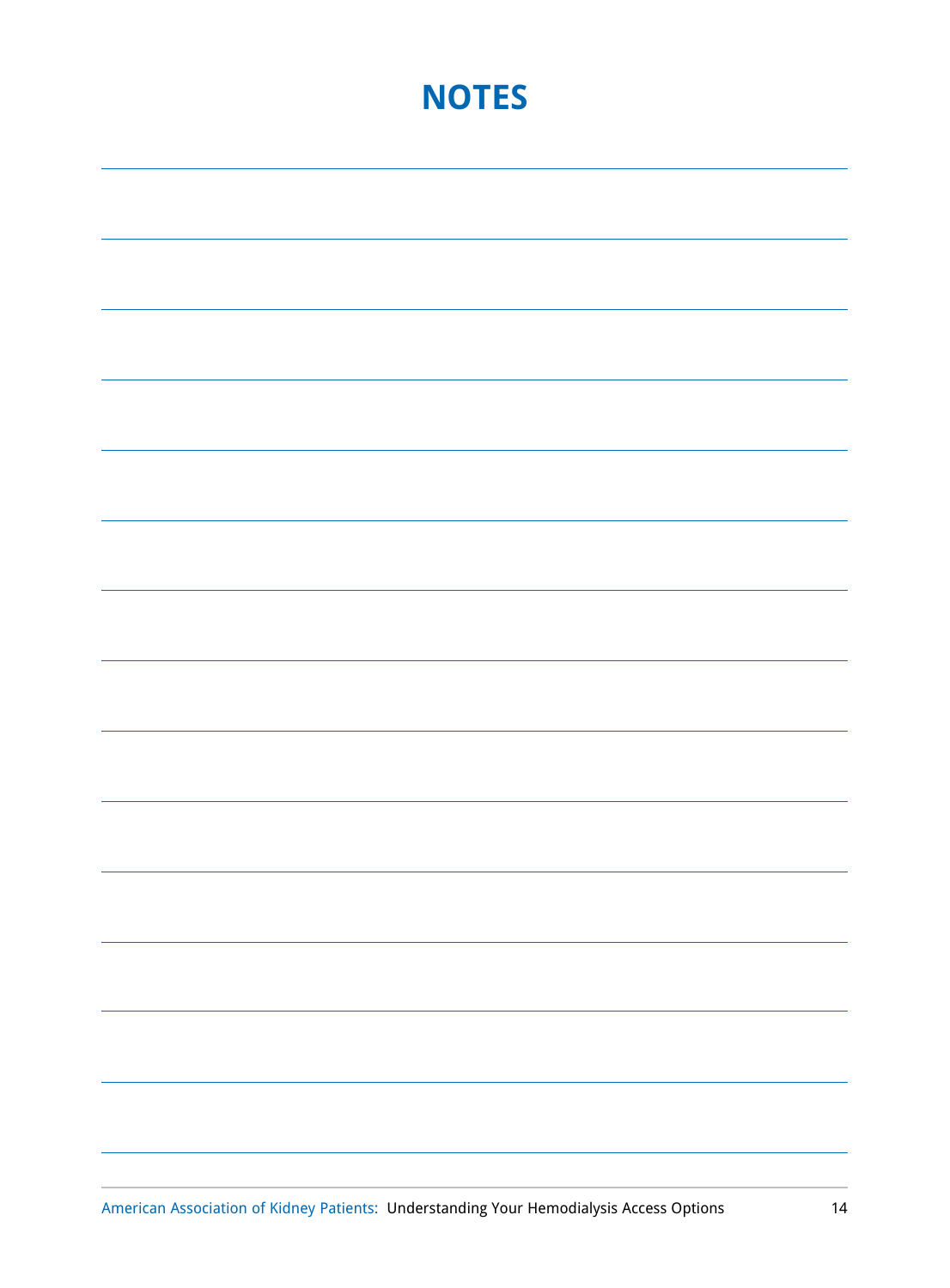# **Become a Member** of **88 AAKD**

*Unlock all of the AAKP resources today! Just register online to get instant access...*

| <b>Patient/Family</b>                                            | <b>Healthcare</b><br><b>Professional</b>                       | <b>Physician</b>                                               | <b>Institutional</b>                                                                   | <b>Life Member</b>                                                                                                       |
|------------------------------------------------------------------|----------------------------------------------------------------|----------------------------------------------------------------|----------------------------------------------------------------------------------------|--------------------------------------------------------------------------------------------------------------------------|
| \$0                                                              | $$45/$ year                                                    | $$100$ /year                                                   | \$200/year                                                                             | \$1000/year                                                                                                              |
| Digital<br>Subscription*<br>aakpRENALIFE<br>Magazine             | $(1)$ Annual<br>Subscription<br>aakpRENALIFE<br>Magazine       | $(2)$ Annual<br>Subscriptions<br>aakpRENALIFE<br>Magazine      | $(10)$ Annual<br>Subscriptions to<br>aakpRENALIFE<br>Magazine                          | Lifetime Subscription<br>to aakpRENALIFE<br>Magazine                                                                     |
| <b>AAKP</b><br>E-Newsletters<br><i>(email</i> )<br>subscription) | <b>AAKPE-Newsletters</b><br>(email subscription)               | <b>AAKP</b><br>E-Newsletters<br>(email<br>subscription)        | <b>AAKP E-Newsletters</b><br>(email subscription)                                      | Life Member Pin $&$<br>Certificate                                                                                       |
| <b>AAKP</b><br>Educational<br>Brochures*                         | <b>AAKP</b> Educational<br>Brochures*                          | <b>AAKP</b> Educational<br>Brochures*                          | (1) Set of Printed AAKP<br><b>Educational Brochures</b><br>(upon account set-up)       | <b>AAKP E-Newsletters</b><br>(email subscription)                                                                        |
| <b>AAKP</b><br>HealthLine<br>webinars                            | <b>AAKP</b><br>HealthLine<br>webinars                          | AAKP<br>HealthLine<br>webinars                                 | 5% Discount on Bulk<br>Orders of AAKP<br><b>Educational Brochures</b>                  | (1) Set of printed AAKP<br><b>Educational Brochures</b><br>(upon account set-up)                                         |
| Discount on<br>National Meeting<br>registration                  | Discount on National<br>Meeting registration<br>with CEUs      | Discount on<br>National Meeting<br>registration                | AAKP<br>HealthLine webinars                                                            | AAKP<br>HealthLine webinars                                                                                              |
| Center for Patient<br>Engagement $\&$<br><b>Advocacy Alerts</b>  | Center for Patient<br>Engagement $&$<br><b>Advocacy Alerts</b> | Center for Patient<br>Engagement $&$<br><b>Advocacy Alerts</b> | Discount on National<br>Meeting registration<br>for up to $(5)$ employees<br>with CEUs | Discount on National<br>Meeting registration for<br>up to $(2)$ individuals with<br>CEUs for healthcare<br>professionals |
| Access to market<br>research and<br>clinical trials              | Access to market<br>research and<br>clinical trials            | Access to market<br>research and<br>clinical trials            | Center for Patient<br>Engagement $\&$<br><b>Advocacy Alerts</b>                        | Center for Patient<br>Engagement & Advocacy<br>Alerts                                                                    |
| Information on<br>local support<br>groups                        | Information on local<br>support groups                         | Information on<br>local support<br>groups                      | Access to market<br>research and<br>clinical trials                                    | Access to market<br>research and<br>clinical trials                                                                      |
|                                                                  | Speaking<br>opportunities at<br>AAKP programs/<br>events       | Speaking<br>opportunities at<br>AAKP programs/<br>events       | Information on local<br>support groups                                                 | Information on local<br>support groups                                                                                   |
|                                                                  | Submit articles for<br>aakpRENALIFE<br>magazine                | Submit articles for<br>aakpRENALIFE<br>magazine                | Speaking opportunities<br>at AAKP programs/<br>events                                  | Speaking opportunities at<br>AAKP programs/events                                                                        |
|                                                                  | Certificate of<br>Membership/<br><b>AAKP</b> Pin               | Certificate of<br>Membership/<br><b>AAKP</b> Pin               | Submit articles for<br>aakpRENALIFE<br>magazine                                        | Submit articles for<br>aakpRENALIFE<br>magazine                                                                          |

\*A small fee is required for print subscription of aakpRENALIFE and educational brochures.

*To become a member go online to http://www.AAKP.org/Join or call 1-800-749-2257.*